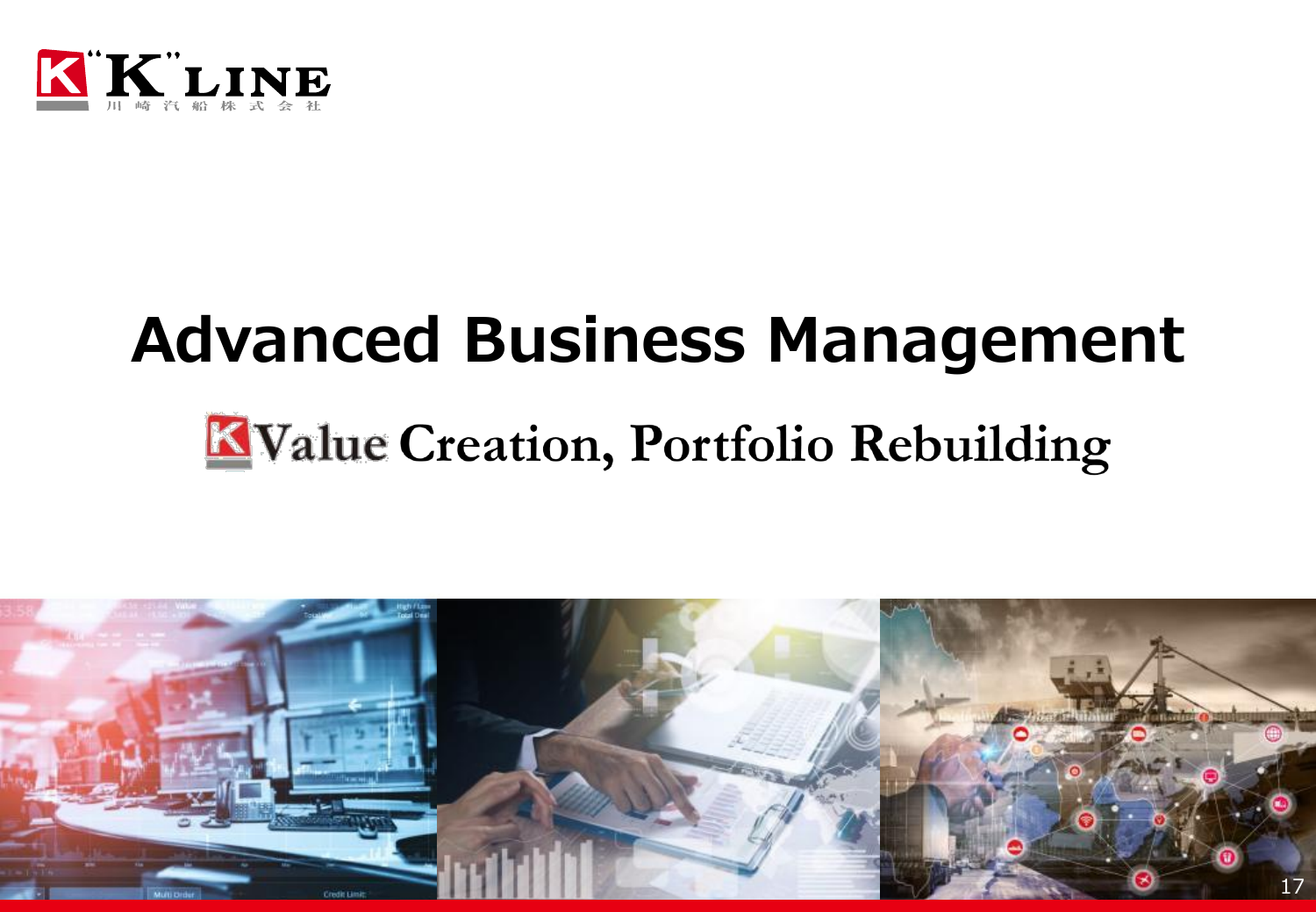

Progress on priority initiatives in "Revival for Greater Strides," the medium-term management plan released in April 2017

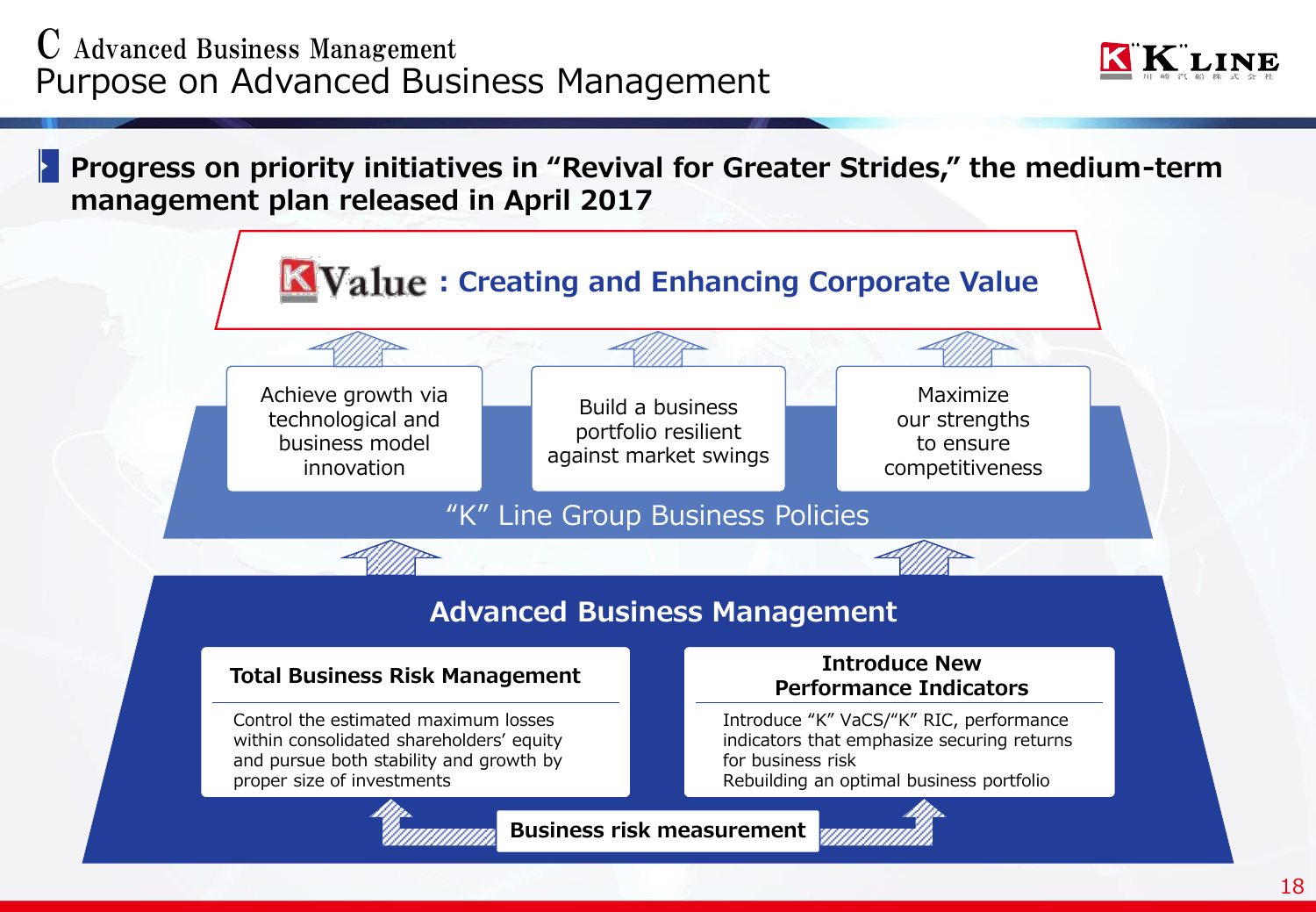

#### Beginning the deployment below from 2017 2H, continue refinement and sophistication

#### ■ Measurement of "Total Business Risk = Estimated Maximum Losses"

- ▶ Measure risk for each Group businesses (including off-balance sheet exposures)
- ▶ Use EaR/VaR method such as Monte Carlo simulations to calculate business risk EaR (Earnings at Risk) : Earnings volatility risk VaR (Value at Risk) : Asset value volatility risk

#### ■ Business Risk Control, Risk-Return Management

- ▶ Keep tolerable business risk below consolidated shareholders' equity
- ▶ Setting new target for the return on business risk in each business

Active rebuilding of business portfolio via optical allocation of management resources

## ■ New Performance Indicators: "K" VaCS/"K" RIC

- ▶ Introduce new performance indicators for advanced business management
	- See Slide 3 for a full explanation

## ■ Upgrade Investment Evaluations

- ▶ Measure business risk for each prospective investment; quantitatively evaluate the required return level corresponding to the measured risk
- ▶ In addition, combine the above with qualitative evaluations such as consistency with management strategy for decision-making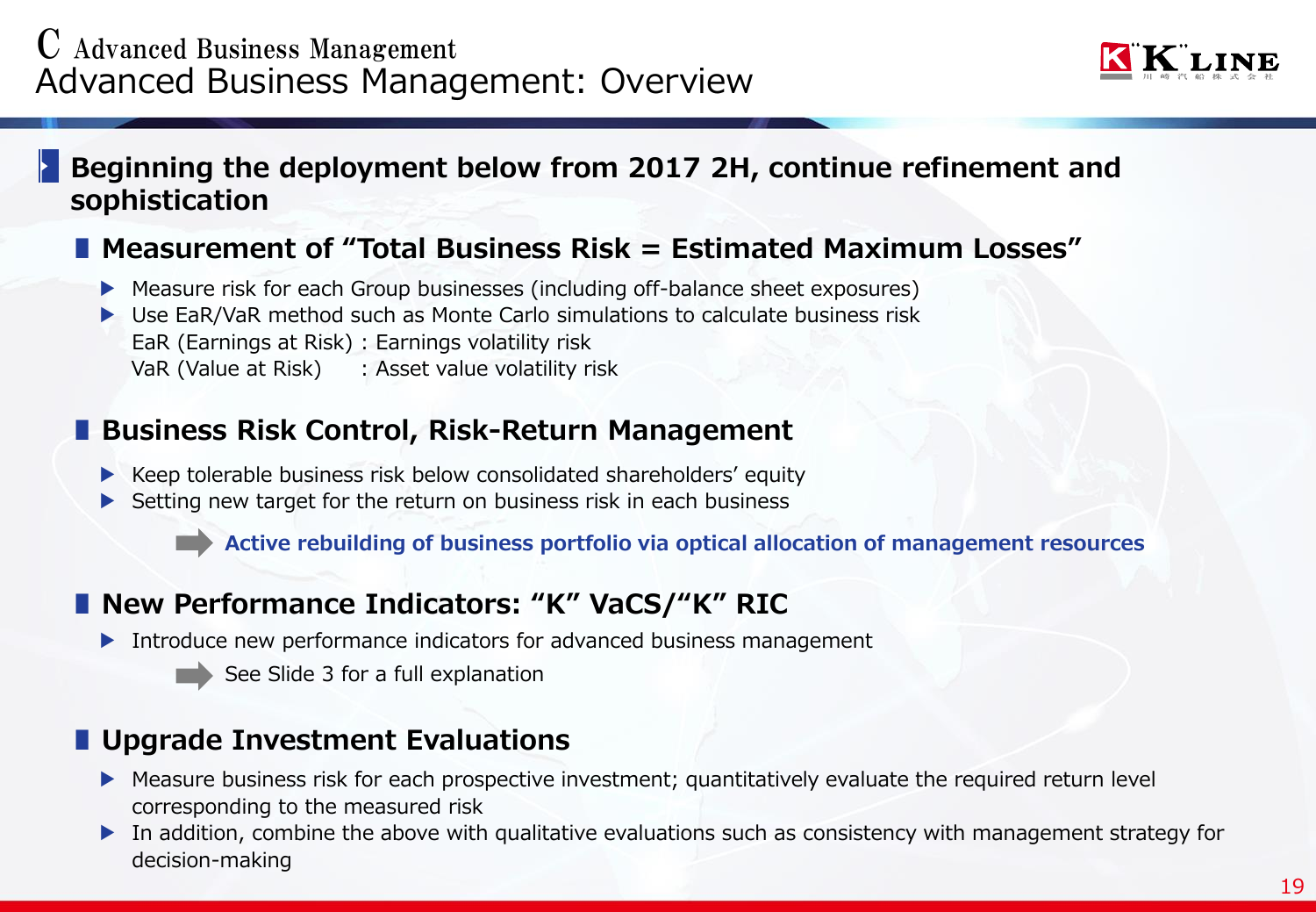

Adoption of new performance indicators enhances the visibility of the business risk and profitability corresponding to cost of shareholders' equity.

#### - "K" LINE Value after Cost of Shareholders' equity -Val

- ∎ A profit indicator that represents economic value corresponding to the cost of shareholders' equity
- Aims to optimize the Group's business portfolio by using the measured business risk
	- Formula

"K" VaCS = Net income after tax – (Business risk based on the Group's business attributes x Cost of shareholders' equity) (\*) If "K" VaCS is greater than zero, then corporate value is enhanced

#### "K" RIC - "K" LINE Return on Invested Capital -

- A efficiency indicator promoting corporate value enhancement that factors in the cost of capital
- ∎ Accelerate return on invested capital by establishing a profitability baseline
- Sets hurdle rates for each business and the Group overall by using business risk
- $-$  Formula
- "K" RIC = Earnings before interest after taxes  $\div$  invested capital
- (\*) As a general rule, "K" RIC should be above the hurdle rate; among viable hurdle rate candidates is the weighted-average cost of capital (WACC)